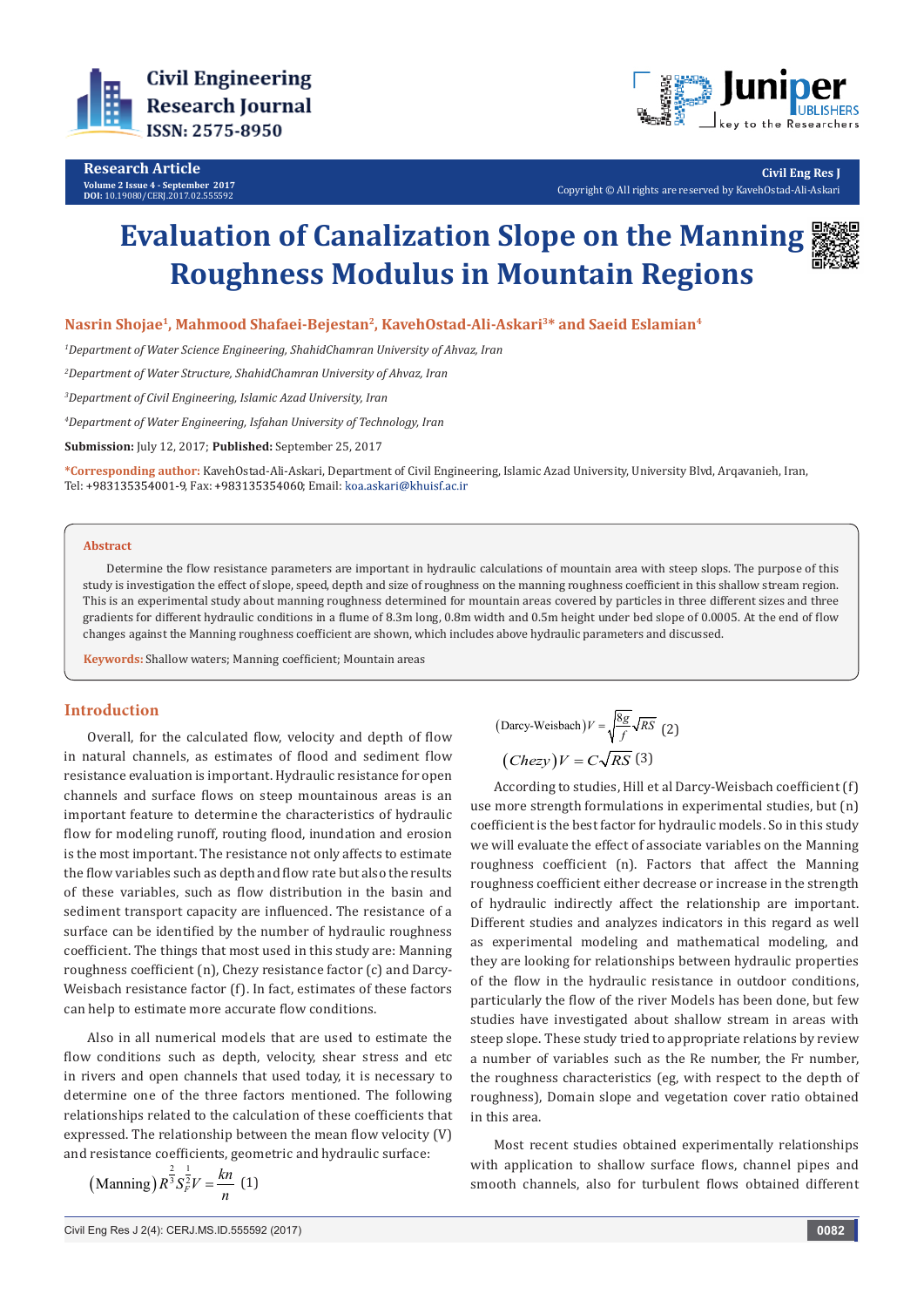relationships dependent on the toward. So far, many studies has been done on the impact of sediment particle size and the body surface during the Manning roughness coefficient (n) that Manning roughness coefficient (n) is only a function of the average particle size bed (Ks 1/6) was introduced such as Strickler studies , Mir Peter Mueller, CoilGun, Henderson, Anderson and colleagues and Hugger.

As well as lot of research has been done about the effects of vegetation on roughness coefficient both outside and inside the country in the field of plant-based (vegetation) coating roughness based Fathi-Moghadam research for non-submerged vegetation and cowen research according to Nikuradse theory of relative roughness's for vegetation submerged. Generally in order to select the correct Manning roughness coefficient (n) must be determined the factors that affect the (n) value. These factors include: surface and fuselage roughness, vegetation, irregular cross-section drainage, sedimentation and scour, barriers, water level and flow, suspended load and bed load. The exact calculation of the coefficient n by expert engineering is not possible, and depends on engineering judgment, so lack of detailed estimates Manning roughness coefficient (n) will reduce the efficiency of the project. Acquiring field information to determine the roughness coefficient is very difficult and takes too much time and cost. Therefore, in solving river engineering problems, in many cases used from empirical or semi-empirical or tables brigade. Roughness coefficient has an important role of flow rate, velocity, shear stressboundary and many other hydraulic parameters. So understanding this parameter is essential for optimal design of open channels and other channels.

## **Materials and Methods**

In order to achieve the purposes of this study, several tests were conducted in the hydraulic laboratory Shahid Chamran University, Ahvaz, Iran. This laboratory has a main tank, that municipal water network be fed, and then tanks water transferred into the flume by pump through a pipe with a diameter of three hundred millimeter, then a split 63mm. The flume used in the experiments in this study has a length of 3.8 meters, width 80cm, depth 50cm and slope was 0.0005 that its structure has made of metal, which is generally from corners and walls made of Plexiglas with a thickness of ten mm for observation the flow behavior. After entering the flow in to the channel and adjust the rate by digital flow meter over a distance of approximately two meters flow arrives to the beginning of the ramp-arrow appears.

It should be mentioned the measurement of flow rate in this test by an electronic flow meter with precision three zero (thousand) liters per second was performed through sensors to split Sixty-three millimeter d related to incoming stream that connected to the flume. To slow the flow of water at the beginning of flume used from a square plate made from fiber size of 80\* 80cm on the surface of the flow water. During slope that under three different roughness sizes and a smooth plate was tested in all experiments was constant and equal to 0.8cm.

After passing the gradient surface with distances of 3.5 meters has the flow arrived to the end of the flume, and finally removed from valve terminal.





**Figure 2:** The way measure depth by point meter.



In Figure 1 channel plan (80cm), its equipment and the location of the sloping plane and in Figures 2 & 3 the way measure depth by point meter are shown. In this study, generally was used from three different slope and spicy (20, 30 and 35%). At each Were installed stage of the slope and a vertical adjustment for backrest to prevent entering water in to the bottom of a steep and long it by hydraulic pressure of water, that in terms of the physical form of the model is as a kind of vertical wedge. As well as on the corners between vertical plate and slope plate it's created a compact plastic tubing with a diameter of one centimeter to a climactic and the same conditions for water flow on slope and avoid break the flow of water was placed. It is noteworthy that all the perimeter of the wedge is sealed by adhesive aquarium to prevent the error discharge (flow rate).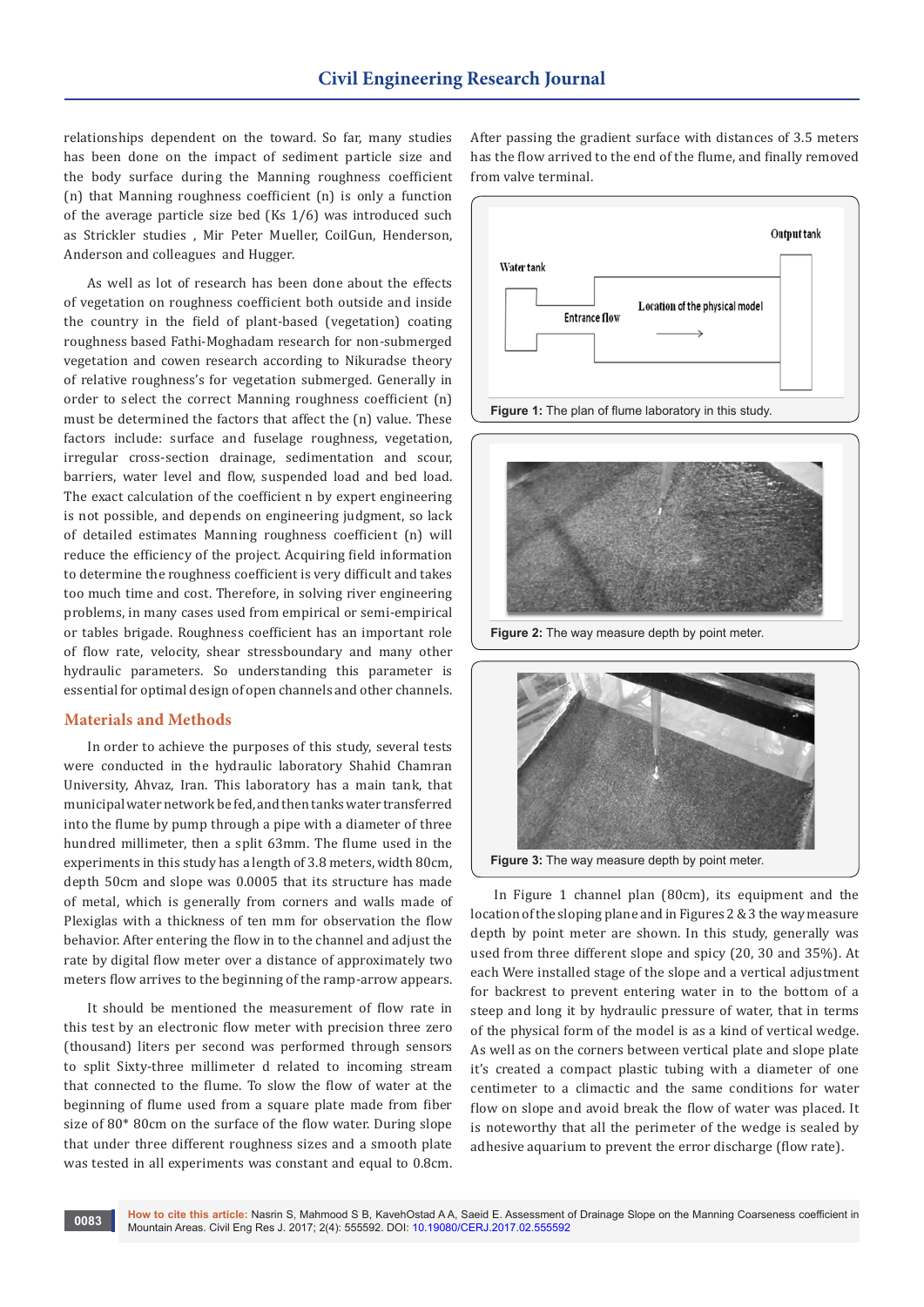

**Figure 4:** The change of Manning resistance coefficient against changes in flow rate based on the total average depth for 20% slope.



**Figure 5:** The change of Manning resistance coefficient against changes in flow rate based on the total average depth for 30% slope.



First experiments related to the flat panel is done in different flow rate, then the steep panel dry and the desired roughness plane which surface roughness specified by siftings for each roughness size have been uniformly sized, and attached to form dense iron by adhesive on a plastic plate with a thickness of about three millimeter or less. Then, it has stabilized on the screen tilted by a drop of adhesive and aquarium in order to prevent it from moving flow and causing errors due to current passing flow

rate between the slope and plastic screen under roughness. Then proceeded to turn on the pump and increase inflow discharge to entering the flume by the inlet valve. After ensuring that the desired flow rate and flow conditions is constant, level of water were measured in a square grid of sixteen points on the lateral and length by the depth point with a precision of one millimeter [1-11] (Figure 4-6).

**Rows Slope (%) Type bed roughness During hot water wanting** 1 20 flat 180  $2 \mid 20 \mid$  Roughness 2mm  $\mid 80$ 3 20 Roughness 1.5mm 80 4 20 Roughness mm 80 1 30 flat 1 80  $2 \qquad \qquad$  30 Roughness 2mm  $\qquad$  80  $\begin{array}{|c|c|c|c|c|c|}\n\hline\n3 & 30 & \text{Roughness} \ 1.5 & \text{mm} & \text{80}\n\end{array}$ 4 30 Roughness mm 80 1 35 flat 80  $2 \qquad \qquad$  35 | Roughness 2mm | 80 3 | 35 | Roughness 1.5mm | 80 4 | 35 | Roughness 1mm | 80

**Table 1:** model specifications made in the laboratory.

The remarkable thing is that measures are taken perpendicular to horizontal plane, but the slope calculation in each model was applied to the data. In this study the three types of aggregate with three different sizes were used as roughness. Tests were performed for each of the slope of 35, 30 and 20%, with five rate 0.8, 1.6, 2.4, 3.2 and 4 liters per second and three roughness in size 2,1.5and 1 millimeter that in the Table 1 given below:

## **Calculation**

Considering that flow rate was constant and arbitrary in testing conditions, the flow rate unit on the width of 80cm in the flume set determined and also water level were measured longitudinally and transversely on sixteen points.

From average size of the elevation to get the flow rate based on the continuity relationship was used as follows:

$$
\frac{Q}{b} = Vy \tag{4}
$$

$$
V = \frac{q}{y} \tag{5}
$$

To achieve the effect of Manning roughness coefficients (n) Value of these parameters by variable parameters in the test from empirical formula Manning, according to data obtained from the test was used as follows:

$$
A = \frac{1}{n} * S^{0.5} * \left(\frac{A}{p}\right)^{\left(\frac{2}{3}\right)} (6)
$$

$$
n = S^{0.5} * \left(\frac{A}{p}\right)^{\frac{2}{3}} / V \qquad (7)
$$